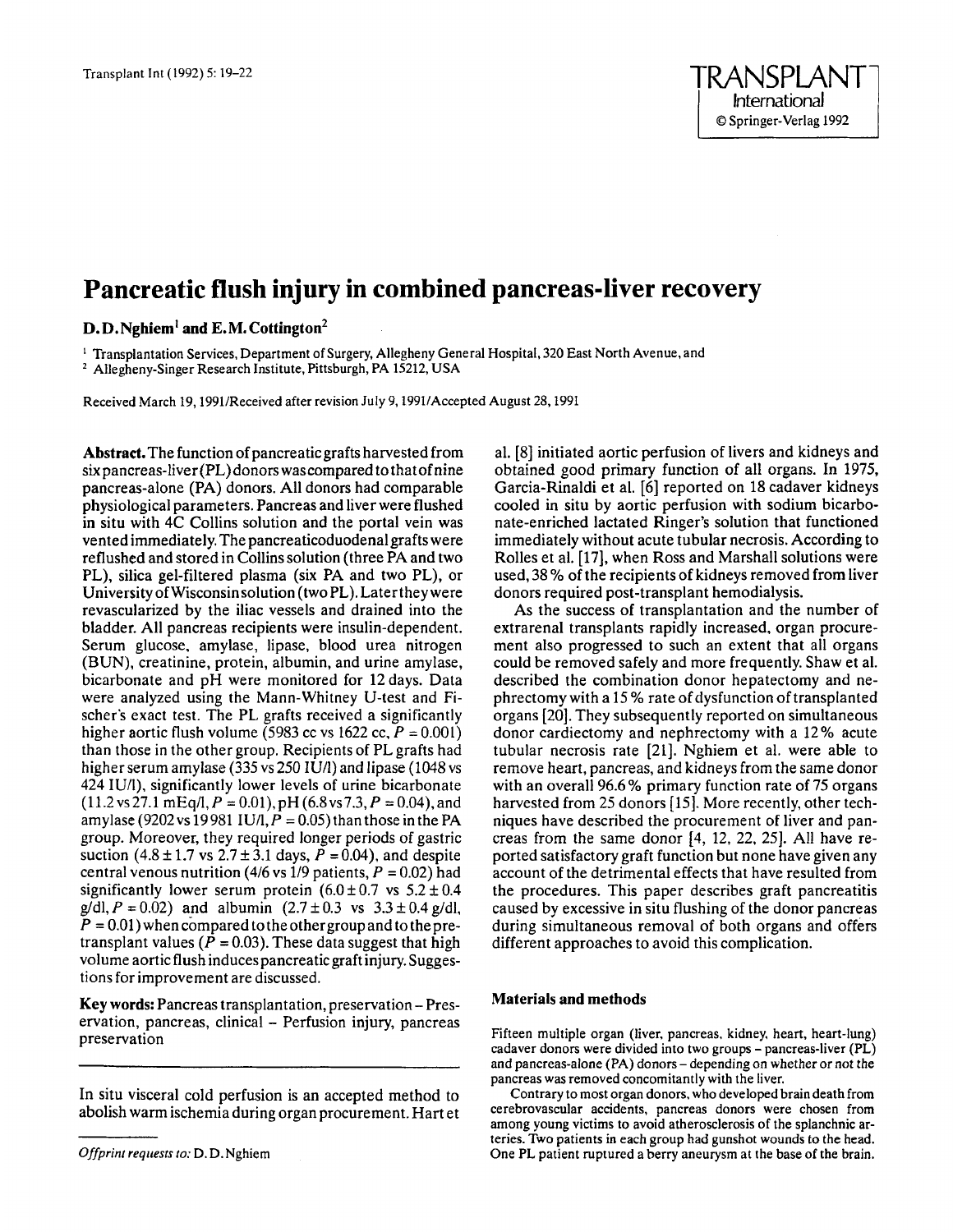Table **1.** Donor demographic data. Values are expressed as mean  $\pm$  SD

|                            | PL group          | PA group          | P     |
|----------------------------|-------------------|-------------------|-------|
|                            | $(n = 6)$         | $(n = 9)$         |       |
| Age (years)                | $21.4 \pm 6.4$    | $27.7 \pm 7.4$    | 0.16  |
| Weight (kg)                | $58.9 \pm 16.7$   | $62.0 \pm 16.9$   | 0.72  |
| $T.$ Bil $(mg/dl)$         | $0.9 \pm 0.7$     | $0.6 \pm 0.4$     | 0.32  |
| SGPT (IUA)                 | $47.0 \pm 58.4$   | $64.5 \pm 45.1$   | 0.08  |
| Alk. phosphatase (IU/l)    | $52.0 \pm 7.0$    | $56.0 \pm 32.0$   | 0.69  |
| Hematocrit (%)             | $35.3 \pm 6.5$    | $33.7 \pm 5.3$    | 0.60  |
| Serum glucose (mg/dl)      | $223.1 \pm 135.0$ | $195.0 \pm 62.0$  | 0.69  |
| Serum amylase (IU/l)       | $68.0 \pm 44.0$   | $151.0 \pm 165.0$ | 0.46  |
| Serum lipase (IU/l)        | $27.5 \pm 6.4$    | $210.0^*$         | 0.22  |
| Urine amylase (IU/l)       | $97.0 \pm 107.0$  | $40.0 \pm 7.0$    | 0.45  |
| BUN(mg/dl)                 | $13.3 \pm 3.7$    | $13.5 \pm 4.5$    | 0.95  |
| Serum creatinine (mg/dl)   | $1.1 \pm 0.2$     | $1.0 \pm 0.2$     | 0.55  |
| Dopamine $(\mu g/h)$       | $14.5 \pm 1.0$    | $10.7 \pm 6.6$    | 0.29  |
| High systemic BP (mm Hg)   | $151.0 \pm 13.0$  | $143.0 \pm 39.0$  | 0.25  |
| Low systemic BP (mm Hg)    | $103.0 \pm 24.0$  | $56.0 \pm 22.0$   | 0.004 |
| Urine during recovery (ml) | $225.0 \pm 86.0$  | $785.0 \pm 682.0$ | 0.08  |
| Transfusion (units)        | $6.3 \pm 3.2$     | $2.0 \pm 0.0$     | 0.07  |
| Aortic flush (ml)          | $5983 \pm 1637$   | $1622 \pm 725$    | 0.001 |
| Kidneys procured           | 12                | 18                |       |
| Hearts procured            | 5                 | 5                 |       |
| Heart-lung                 |                   | 0                 |       |

One measurement

Table **2.** Recipient demographic data. Values are expressed as mean **f** SD

| Pretransplant                                          | PL group<br>$(n = 6)$ | PA group<br>$(n = 9)$ | P    |
|--------------------------------------------------------|-----------------------|-----------------------|------|
|                                                        | $33.5 \pm 3.8$        | $34.1 \pm 7.7$        | 0.95 |
| Age (years)                                            | $70.0 \pm 13$         | $60.7 \pm 15$         | 0.31 |
| Weight (kg)<br>Duration diabetes mellitus              |                       |                       |      |
|                                                        | $23.7 \pm 6.5$        | $23.9 \pm 6.1$        | 0.87 |
| (years)                                                | $215 \pm 115$         | $317 \pm 161$         | 0.45 |
| Serum glucose (mg/dl)                                  | $6.9 \pm 1.7$         | $6.8 \pm 1.5$         | 0.67 |
| Serum protein (g/dl)                                   | $3.4 \pm 1.0$         | $3.6 \pm 0.5$         | 0.52 |
| Serum albumin (g/dl)                                   | $115 \pm 40$          | $131 \pm 72$          | 0.85 |
| Serum amylase (IU/l)                                   | $247 \pm 57$          | $199 \pm 61$          | 0.73 |
| Serum lipase (IU/l)                                    | $1.6 \pm 0.5$         | $1.4 \pm 0.5$         | 1.0  |
| HLA DR mismatch (antigen)<br>HLA AB mismatch (antigen) | $1.7 \pm 0.5$         | $1.7 \pm 0.5$         | 1.0  |
| Cold ischemia time (min)                               | $337 \pm 167$         | $284 \pm 92$          | 0.76 |
|                                                        |                       |                       |      |
| Post-transplant                                        |                       |                       |      |
| Normal pancreas                                        | $2/6(33\%)$           | 5/9(55%)              | 0.38 |
| Edematous pancreas                                     | 4/6(66%)              | 4/9 (44%)             | 0.17 |
| Blotchy pancreas                                       | $3/6(50\%)$           | 2/9(22%)              | 0.29 |
| Serum amylase (IU/l)                                   | $335 \pm 379$         | $250 \pm 128$         | 0.63 |
| Serum lipase (IU/l)                                    | $1048 \pm 834$        | $424 \pm 252$         | 0.15 |
| Serum glucose (mg/dl)                                  | $131 \pm 67$          | $114 \pm 21$          | 0.28 |
| Urine output (ml/24 h)                                 | $3632 \pm 1072$       | $3569 \pm 786$        | 0.90 |
| BUN (mg/dl)                                            | $44 \pm 17$           | $41 \pm 19$           | 0.81 |
| Serum creatinine (mg/dl)                               | $2.4 \pm 1.0$         | $2.0 \pm 0.7$         | 0.47 |
| Urine amylase $(IU/l)$                                 | $9202 \pm 5435$       | $19981 \pm 9826$      | 0.05 |
| Urine bicarbonate (mEq/l)                              | $11.2 \pm 6.4$        | $27.1 \pm 8.0$        | 0.01 |
| Urine pH                                               | $6.8 \pm 0.3$         | $7.3 \pm 0.2$         | 0.04 |
| Serum protein $(g/I)$                                  | $5.2 \pm 2.4$         | $6.0 \pm 0.7$         | 0.02 |
| Serum albumin $(g/l)$                                  | $2.7 \pm 0.3$         | $3.3 \pm 0.4$         | 0.01 |
| Gastric decompression (days)                           | $4.8 \pm 1.7$         | $2.7 \pm 3.1$         | 0.04 |
| Central venous nutrition                               | 4/6 patients          | 1/9 patients          | 0.02 |

Those who had closed or open head injuries deteriorated rapidly within a few hours, whereas those who had intra-abdominal injuries arrived at organ procurement within 10-12 h of admission. This allowed plenty of time for resuscitation and prerecovery tissue typing. All donors were ventilated and all maintained stable hemodynamic parameters using blood and/or blood components, electrolyte-balanced solutions, or inotropic support. All had urine outputs exceeding 100 mllh during the hours preceding organ removal. There was one cardiac arrest in the PA group and three transient post-traumatic hypotensive episodes in both groups. In the majority of cases, parameters were similar in both groups (Table 1). During the multi-organ harvest procedure, patients were fluid-loaded and received large doses of mannitol and loop diuretics. The technique of pancreatectomy and hepatectomy described in detail elsewhere [ 14, 15, 201 consisted of isolation of both pancreas and liver with their blood supplies. Whereas pancreatectomy had always been carried out by a single senior surgeon in this series within 2 h of operating time, later, when the liver was offered **for** transplantation and removed by different outside teams, the operating time needed for the removal of both organs was lengthened considerably and blood transfusion requirements consequently tripled. Despite these adverse conditions, the donors remained stable (Table 1). Once both organs were connected to the donors only by their blood supplies, perfusion was started via an aortic cannula, after clamping the aorta above the celiac axis. The portal vein was perfused by a cannula inserted through either mesenteric vein and vented immediately by venotomy to avoid venous congestion and edema of the pancreas. Primary cooling was initiated with 4C Collins solution, followed on the back table by reflushing of the pancreaticoduodenal grafts with 300 ml of Collins solution (three PA and two PL), silica gel-filtered plasma (six PA and two PL), or University of Wisconsin (UW) solution (two PL).

The pancreata were transplanted with vascularization via the external iliac vessels and bladder drainage of the pancreatic secretions [14]. The vascularization **of** the pancreatic graft varied depending on whether it was harvested from a PL or from a PA donor. **In** the former, the blood supply consisted of an aortic patch bearing the splenic artery, the common hepatic artery minus the hepatic propria artery, and the superior mesenteric artery. **In** the latter, the pancreas re- ceived an additional blood supply from the preserved gastroduodenal artery. Vascular reconstruction of the pancreas was not necessary in the PL group and did not cause any harmful effects, such as ischemia of the pancreas and/or duodenum, as assessed by intraoperative Doppler (Bach Simpson, London, Ontario, Canada) after revascularization. After transplantation the macroscopic aspect of the pancreas was graded as normal. edematous, or blotchy. Recipients' demographicdata aregiveninTable 2. Post-transplant fasting serum glucose, amylase, lipase, blood urea nitrogen (BUN), creatinine, protein, albumin, and fasting random urine amylase, bicarbonate, and pH were monitored thrice daily for 12 days and their values averaged [16]. Postoperative gastric decompression and central venous nutrition (CVN) were indicated by the degree and severity of abdominal distension and gastrointestinal dysfunction. Immunosuppression consisted of triple drug therapy, i.e., 2 mg/kg cyclosporin given intravenously twice daily, the dosage regulated to maintain a whole blood HPLC level of 250 ng/ml; 2 mg/kg azathioprine daily; and 2 mg/kg methylprednisolone, decreasing by 5-mg increments daily to a dose of *0.5* mg/kg. Pancreas rejection was diagnosed on the basis of decreasing urine amylase, pH, bicarbonate and, in eight instances, by the presence of lymphocytic infiltrates seen on duodenal mucosa biopsies [10]. Rejection episodes were treated with 5 mg/kg methylprednisolone for 3 days and the monoclonal antibody OKT3 (5 mg/day; Orthoclone, Ortho, N.J., USA) for 10-14 days.

Data from the first 12 days post-transplantation were analyzed using the Mann-Whitney U-test and Fischer's exact test.

## **Results**

The two groups of liver and non-liver pancreatic donors were similar with regard to age, weight, and biochemical data (Table 1). Although the PA group experienced significantly more hypotension  $(56 \pm 22 \text{ mm Hg} \text{ vs }$  $103 \pm 26$  mmHg,  $P = 0.004$ ) than the PL group, the func-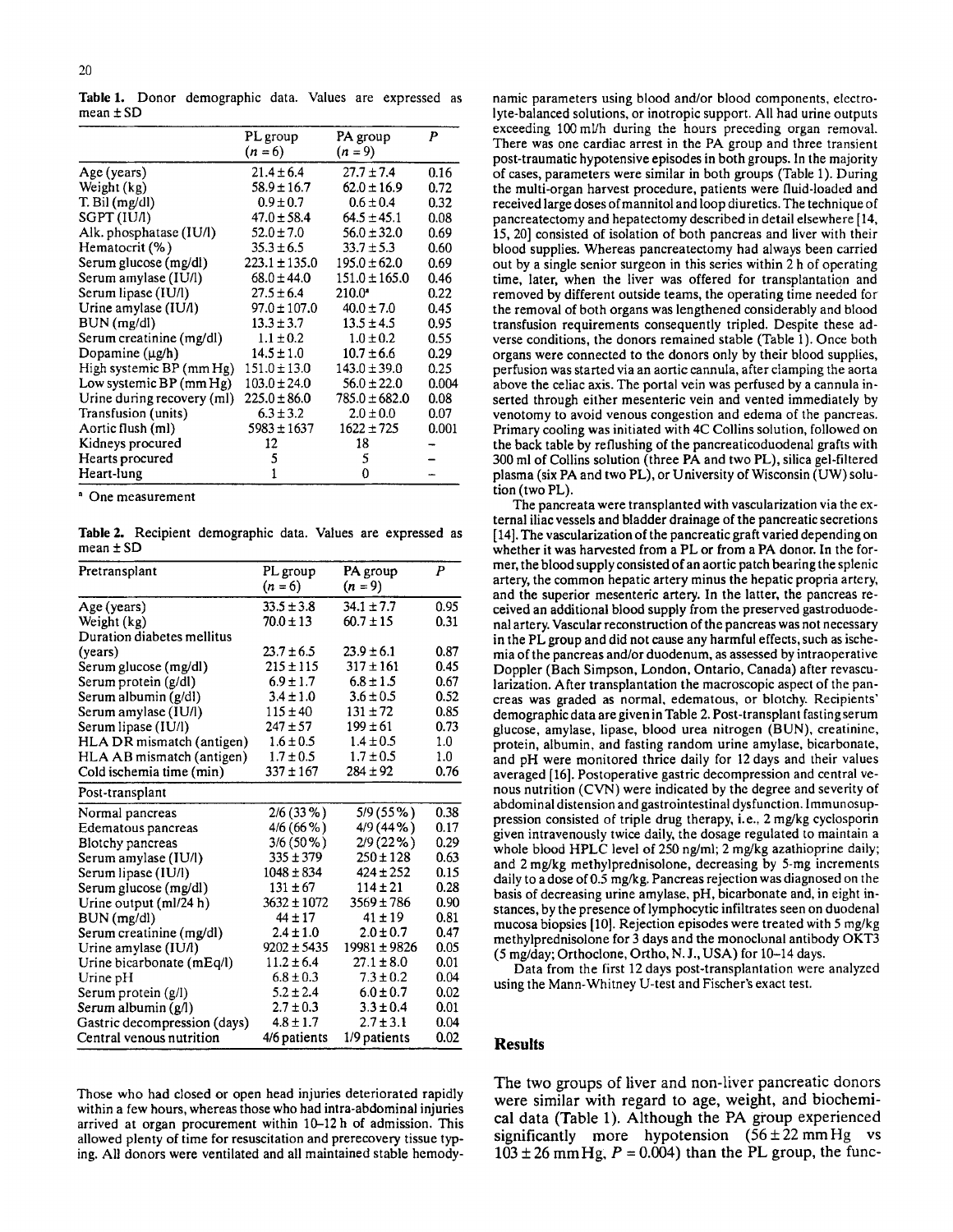tion of kidneys and pancreata at the time of organ procurement expressed by urine output, BUN, serum creatinine, amylase, and lipase was not affected. For reasons mentioned previously, the extensive dissection of both organs in the PL group required more blood transfusions  $(6.3 \pm 3.2 \text{ units} \text{ vs } 2.0 \pm 0.0 \text{ units}, P = 0.07) \text{ than in the}$ other. Also of significance was the large volume of aortic perfusion in the liver donor at the time of organ recovery  $(5983 \pm 1637 \text{ vs } 1622 \pm 725 \text{ ml}, P = 0.001)$ , which reflected markedly on subsequent function of pancreatic allografts. Both groups of diabetic recipients were comparable in age, weight, duration of diabetes mellitus, metabolic data (serum glucose, protein, and albumin), allograft histocompatibility mismatching, and cold ischemia times (Table 2). After revascularization, fewer normal pancreata and more edematous and blotchy grafts were seen in the PL group.

While all grafts showed euglycemia, pancreatitis did occur in both groups with higher biochemical changes and clinically more severe symptoms in the recipients of PL grafts. These patients developed more abdominal distension, pain, and gastrointestinal paresis and required significantly longer periods of nasogastric decompression  $(4.8 \pm 1.7 \text{ vs } 2.7 \pm 3.1 \text{ days}, P = 0.04)$  and frequent intravenous hyperalimentation (4/6 patients vs 1/9,  $P = 0.02$ ). Secondary to pancreatitis, the PL grafts produced significantly lower urine pancreatic exocrine secretions than those in the PA group with regard to bicarbonate  $(P = 0.01)$ , pH  $(P = 0.04)$ , and amylase  $(P = 0.05)$ . Even with additional nutrition, the averaged levels of serum protein and albumin in the two groups dropped significantly during the post-transplant period, with *P* values of 0.02 and 0.01 respectively, and in the PL group between pre- and post-transplant values  $(P = 0.03)$ .

### **Discussion**

Maintenance of donors prior to and during the harvesting of organs is essential for obtaining good organs for transplantation, provided the latter had good primary function. Although both groups in this series were small and statistical analysis was not possible, the presence of cardiac arrest and hypotensive episodes was not detrimental to any organ. The fact that 66.6% of the hearts were able to be removed and transplanted attests to the intensity and the success of the resuscitative measures taken.

Postoperative elevated serum amylase values were observed whether the pancreas exocrine secretions drained via a cutaneous duodenostomy or jejunostomy catheter  $[7, 26]$  or to the bladder  $[14, 16]$ . Amylase levels usually peaked 24-48 h after transplantation and normalized by the 5th day. Post-transplant pancreatitis occurred in 3 % [5] to 21 % [7] of the grafts and its severity was related to the degree of ischemic injury to the graft [2,11]. Thus, the longer the cold ischemia, the greater the rise in serum amylase. Since all organs in this series were transplanted within 9 h, it is unlikely that cold storage injury was instrumental in the development of pancreatitis in the PL group. This is in accordance with the findings of the International Pancreas Transplant Registry, which did not report any difference in graft survival between pancreata preserved for less than 6 h and those preserved for longer than 24 h [24]. In this regard, grading of the macroscopic aspect of the graft after transplantation could be subject to inaccuracies because of grade overlapping since a graft could be slightly edematous and still labeled as normal, whereas blotchy patches could coexist in both normal and edematous grafts. Moreover, these appellations did not reflect the degrees of post-transplant pancreatitis.

The fact that the role of preservation perfusates, e. g., Collins solution, silica gel-filtered plasma, and UW solution, used in this study could not be assessed is understandable due to the small number of cases involved and because of the current confusion in the pancreas transplantation literature as to what solution should be used and at what time. Experimentally, there was ample evidence that appropriate preservation could only be achieved by a fluid containing large molecular weight impermeants and high oncotic pressure and pH, e.g., University of Wisconsin solution  $[1, 27]$ , and that it was best for organs to be perfused with and stored in the same solution [22]. In the clinical setting, however, most organs were still washed out and cooled with Collins solution but preserved in another fluid. Furthermore, small prospective series [27], as well as the report of the International Pancreas Transplant Registry [24], failed to show any significant superiority of one solution over another.

With regard to how much perfusate to use, all institutions have reported complications, i. e., thrombosis and edema, associated with a large volume of perfusate [27,28] and have suggested restricting the flushing volume to 2000-3000 ml[12,16,22,28]. Given the amount of flushing solution used in this series (close to 6000 ml), the occurrence of pancreatitis in the PL grafts was not unexpected.

The technique of combined pancreatectomy and hepatectomy is another controversial issue. Some authors prefer minimal dissection and en-bloc removal of both organs, which are later separated in vivo on the back table [22]. In contrast, we and others have advocated thorough mobilization of all organs with their vascular connections prior to their individual removal [5, 12, 13, 19, 221. Although opposite in appearance, both techniques stress the importance of minimal manipulation of the pancreas in order to avoid edema and post-transplant pancreatitis. Thus, the additional removal, in this series, of other nonrenal organs, such as the heart and heart-lung, which was carried out at the outset of the intra-abdominal perfusion, was not in any way deleterious to long-term allograft function [13].

Many approaches could be taken to decrease posttransplant graft pancreatitis due to high-volume flush injury. Aortic perfusion at a lower volume and lower pressure could be used without any deleterious effects on the liver. The liver, in this instance, could be additionally corecooled with portal infusion and surface-cooled with ice slush. Precooling for the liver described first in 1984 [23] should not be practiced in combined liver and pancreas procurement [22]. Indeed, there is ample evidence that flushing and preservation are best performed when using only one solution [22,24]. Pharmacological manipulation